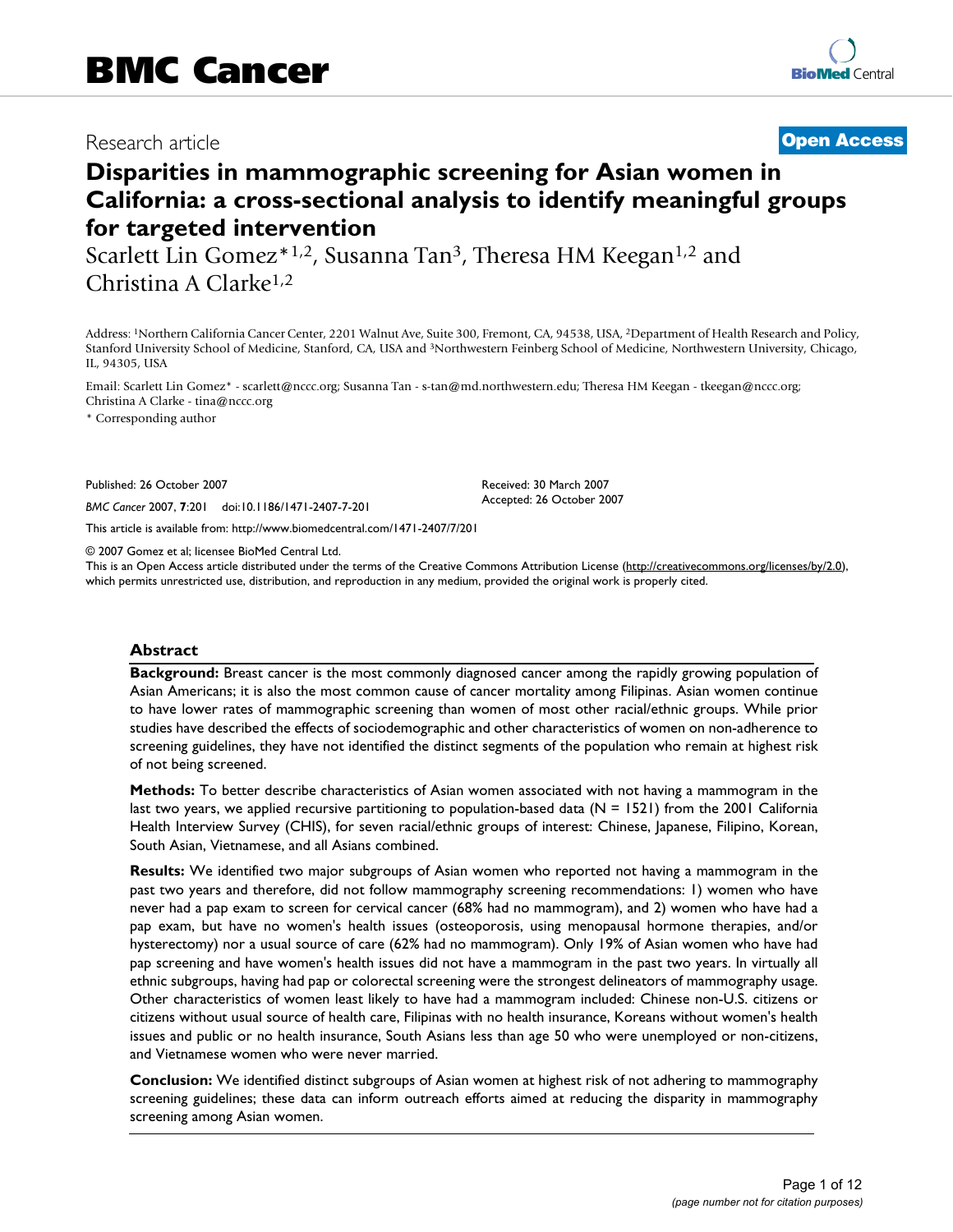# **Background**

Asians and Pacific Islanders are among the most rapidly growing racial/ethnic population groups in the United States (U.S.), with most of the growth attributable to high immigration rates from Asian and Pacific Island countries [1,2]. California is one of the main geographic targets of this immigration, such that more than one-third of all U.S. Asians and Pacific Islanders (API), or four million people, now live in California [3-7]. Growth in API groups is expected to continue over time, with a projected population of 11 million California APIs by 2025 [7].

Breast cancer consistently is the most commonly diagnosed cancer and the second most common cause of cancer mortality among U.S. Asians; among Filipinas, it is the most common cause of cancer mortality [8,9]. Despite overwhelming clinical evidence supporting the efficacy of mammograms for reducing breast cancer mortality [10] and the Healthy People 2010 objective to have 70% of U.S. women age 40 and older receive a mammogram at least once every two years, recent population risk factor surveys have shown that use of mammography continues to vary by racial/ethnic group [11-13]. According to the 2001 California Health Interview Survey (CHIS), Whites, African Americans, and Latinas have already met the national objective of having a mammogram in the past two years (78.1%, 78.5%, and 69.9%, respectively) but Asians (67.2%) and Native Hawaiians/other Pacific Islanders (63.4%) lag behind [13]. Like other women, Asian Americans may not follow mammography screening guidelines because of practical considerations such as lack of time, money, health insurance, transportation, or having a usual source of care [14-25]; lack of encouragement by physicians or family [14,16,22,24-27]; and perceptions that mammograms are inconvenient, uncomfortable, or dangerous; or perceptions that breast cancer is not a serious illness [24,26,28]. However, sociocultural factors more relevant to immigrant groups especially those recently immigrated to the U.S., like low level of education [18,26], inability to speak English [19,25,29,30], low level of acculturation [17,18,22,24,26,27,31], and racial/ethnic or cultural discordance with providers [17,32], are also associated with low mammography utilization.

While prior studies have been able to identify characteristics associated independently with use of mammography screening, most of these studies have been conducted with convenience-based, rather than population-based, representative samples of women. Moreover, relying on standard regression techniques, nearly all previous studies have identified independent effects of socioeconomic and other characteristics associated with mammography use. With these traditional techniques, it is more difficult to consider the complex interactions among multiple factors

for describing important high risk groups most likely not to comply with mammography screening recommendations [33]. Public health interventions would be most effective and cost efficient if applied to segments of the population most at risk. Thus, in this analysis, we applied the novel statistical method recursive partitioning (RP) to a large, population-based resource to identify clustered characteristics of Asian American women most likely not to follow mammography screening guidelines and who might benefit from targeted intervention. We conducted analyses separately for Asians as a group as well as for ethnic subgroups, because of demonstrated heterogeneity across these subgroups in screening rates [34,35] and the proportion of early stage diagnoses (51%, 41%, and 35% stage I breast cancer among Japanese, Chinese, and Filipinas, respectively [36]).

# **Methods**

# *CHIS data and study sample*

We used population-based data from the 2001 CHIS, a telephone survey based on a geographically stratified sample, identified through random-digit-dialing (RDD) that over-sampled under-represented geographic areas and ethnic groups. The data collected by CHIS, the largest state health survey, are intended to provide health planners, policy makers, county governments, advocacy groups, and communities a detailed picture of the health and health care needs among California's diverse population [37]. The CHIS sample represents the geographic and racial/ethnic diversity of California; interviews are conducted in multiple languages to accommodate the state's rich racial/ethnic diversity. CHIS 2001 collected information from more than 55,000 households across California and conducted interviews in seven languages: English, Spanish, Mandarin, Cantonese, Vietnamese, Korean, and Cambodian. Among the households who completed a screening interview (59.2% of RDD sample), the response rate for the adult interview across the state was 63.7% [38] for an overall response rate of 37.7%, which was comparable to response rates among Asians: South Asian (39.5%), Japanese (35.3%), Korean (42.5%), and Vietnamese (35.3%); response rates for Chinese and Filipino were not available from CHIS as they were included in the larger RDD samples and not in the ethnicity-specific oversampling efforts [39].

This analysis included women of self-reported (or CHISimputed) Asian ethnicities who at the time of interview, did not report a prior history of breast cancer and who were aged 41 years or older. This age cut-off for sample selection was chosen because of screening guidelines recommending annual mammograms starting at age 40 [40]. Those with prior history of breast cancer were excluded (N = 39 women who reported a prior diagnosis of breast cancer, and  $N = 5$  women for whom this status was not ascer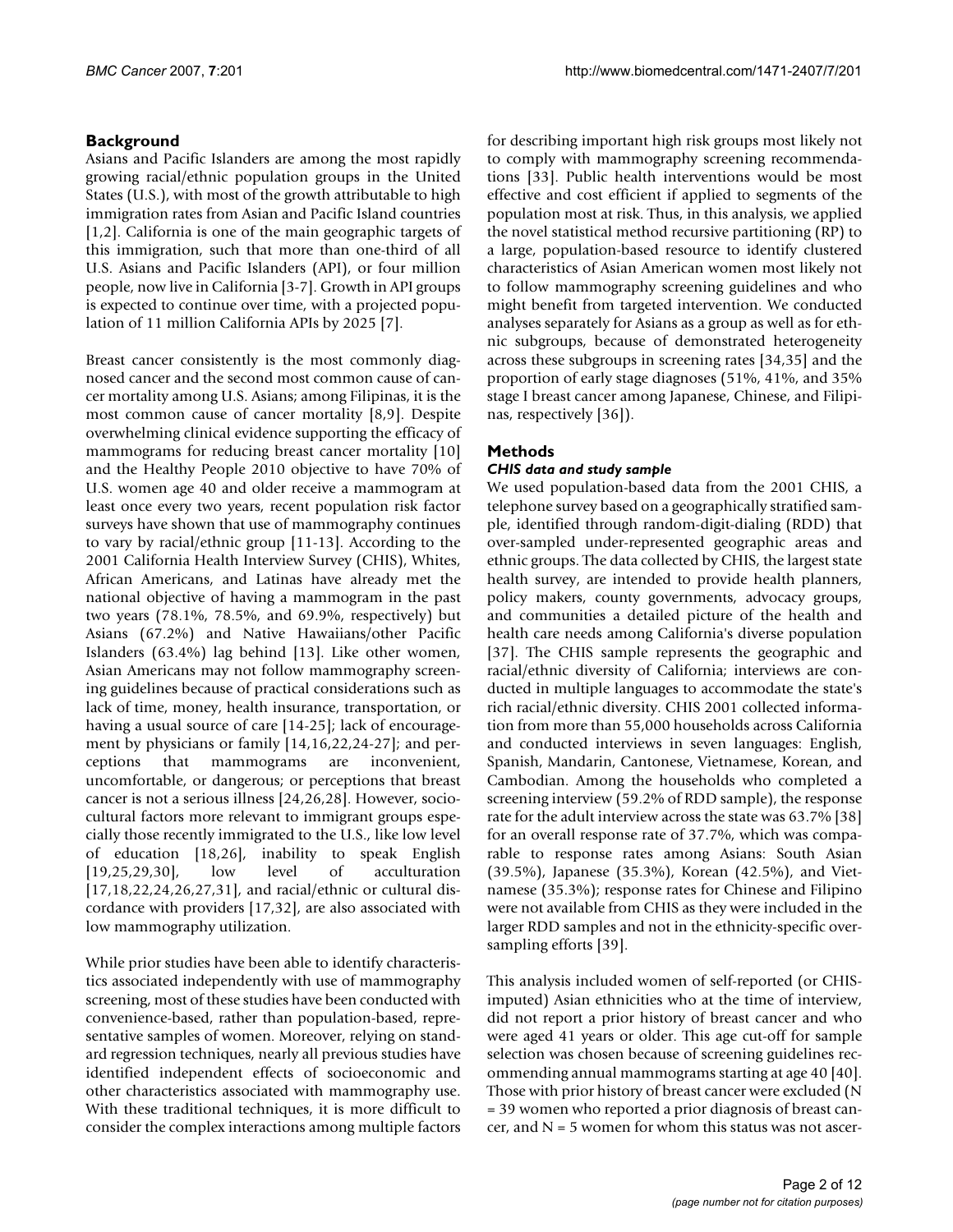tained) because their screening habits are likely influenced by their prior diagnoses and routine medical surveillance. We excluded 22 women for whom mammography status was not ascertained. Thus, our final analytic sample  $(N = 1521)$  included women with the following ethnic identifications: Chinese (n = 382), Japanese (n = 275), Filipino (n = 269), Korean (n = 244), South Asian ( $n = 125$ ), and Vietnamese ( $n = 226$ ). The South Asian subgroup includes women of self-reported descent from South Asian countries such as India, and Pakistan.

# *Outcome and explanatory variables for recursive partitioning*

RP [41,42] was used to identify mutually exclusive subgroups, with variations in outcome, delineated by combinations of explanatory characteristics. The dichotomous outcome variable represented categorization of responses to the question "How long ago did you have your most recent mammogram?". We selected a cut-off of two years in reference to the Healthy People 2010 goal of having 70% of women in the United States receive a mammogram within the past two years [43]. In addition, women were considered to have received a screening mammogram within the past two years if it was conducted "as part of a routine physical exam or screening"; other reasons (7% of respondents), including "because of a specific breast problem", "as a follow-up to a previously identified breast problem", and "as a result of a baseline or initial mammogram" were considered mammograms that were conducted for diagnostic purposes.

The 25 explanatory variables submitted into the RP procedure are presented in Table 1. These variables were selected from among the CHIS questions because they have previously been shown or were hypothesized to be associated with mammography screening. Two of us (SLG & ST) independently reviewed the CHIS variables and selected those to be included in the RP analysis; discrepancies were resolved by discussion. Prior to RP analysis, several variables were modified from their original CHIS format, including income, which was adjusted for household size, and percentage of lifetime in the U.S., which was derived by dividing the number of years lived in the U.S. by age in years. Categories of English-speaking proficiency (speaks English only, very well, well, or not well) and education were grouped (Table 1) according to the distributions for each subgroup to overcome sparse numbers in the sub-categories. We also included a variable designating eligibility for public programs, including public housing subsidies, general assistance and relief, food stamps, disability, or Women, Infants, and Children (WIC). We included two variables characterizing preexisting health conditions: 1) having had pre-existing health issues, which included self-report of at least one of the following: arthritis, asthma, diabetes, or high blood pressure; 2) having women's health issues, which included at least one of the following: taking hormone supplements, history of osteoporosis, or hysterectomy. We created a variable indicating ever having had a Pap exam to screen for cervical cancer based on the question "Have you ever had a Pap smear test to check for cervical cancer." We created another variable indicating ever having been screened for colorectal cancer based on the questions "Have you ever had a Sigmoidoscopy, Colonoscopy, or a Proctoscopy to look for signs of cancer or other problems in your colon" and "Have you ever done a blood stool test, using a home test kit?"; women were considered to have ever been screened for colorectal cancer if their most recent colorectal exam was conducted "as part of a routine physical exam or screening test"; other reasons including "because of a specific problem" or "as a followup to an earlier test or screening exam" were considered procedures done for diagnostic purposes. We also combined the Pap and colorectal cancer screening variables into one variable indicating ever use of other cancer screening tests. For all of the explanatory variables, "refused", "don't know", or "not ascertained" responses to survey questions were coded as missing in the analysis.

# *Statistical analysis & recursive partitioning*

We used RP, a non-parametric method that produces a classification tree in which subjects are assigned to mutually exclusive subsets according to a set of explanatory variables. Unlike traditional regression methods, highly correlated variables can be entered simultaneously because RP manages variables individually. The first step in RP involves examining each explanatory variable and selecting one binary split across the sample on one explanatory variable that minimizes the within-group variance in the outcome variable in the two resultant nodes. This process is repeated for subsequent explanatory variables until further partitioning is not possible; however, the final tree, with small numbers of subjects in the terminal nodes (minimum of 5, per our stopping rule), is subject to high misclassification errors. Therefore, the next step involves "pruning" the tree by sequentially cutting away terminal nodes. The optimal tree, selected via crossvalidation (ten-fold in our analysis), has the most splits but the lowest misclassification rate [44]. Additional details about RP are available elsewhere [42,44-46]. RP analyses were conducted using the RPART routine in the R statistical software program [45]. For the variables English proficiency and education, for which two versions of each variable are created depending on the Asian subgroup, the values are set to "missing" for individuals for whom the variable does not apply. For example, for the variable education (among only Vietnamese), this variable is set to missing for women who are not Vietnamese. One of the most powerful advantages of the RPART procedure is its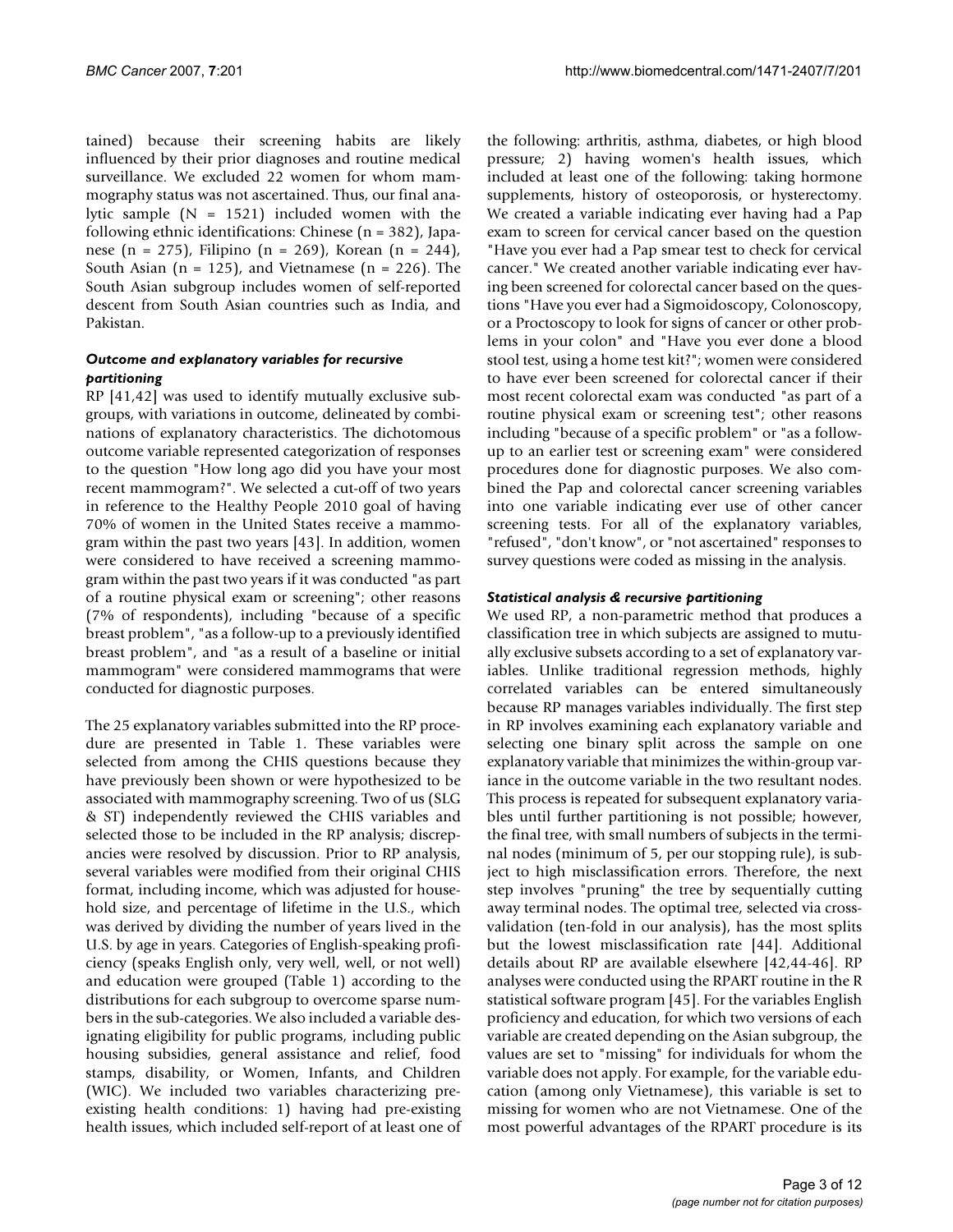# **Table 1: Distribution of Asian women according to mammogram (mam) status, by selected characteristics1**

| Characteristic                                                   | N (row %) Mam in      | N (row %) No mam in          | <b>Total</b> |
|------------------------------------------------------------------|-----------------------|------------------------------|--------------|
|                                                                  | past 2 yrs, $N = 981$ | past 2 yrs, $N = 540$        | $(N = 1521)$ |
| Asian subgroup                                                   |                       |                              |              |
| Chinese                                                          | 246 (64)              | 136 (36)                     | 382          |
| Japanese                                                         | 194(71)               | 81(29)                       | 275          |
| Filipina                                                         | 178(66)               | 91 (34)                      | 269          |
| Korean                                                           | 127(52)               | 117(48)                      | 244          |
| South Asian                                                      | 79 (63)               |                              | 125          |
| Vietnamese                                                       |                       | 46 (37)                      | 226          |
|                                                                  | 157(69)               | 69(31)<br>$p-value^2 = 0001$ |              |
| Age at interview                                                 |                       |                              |              |
| $41 - 49$                                                        | 353 (59)              | 248(41)                      | 601          |
| $50 - 64$                                                        | 391 (70)              | 164(30)                      | 555          |
| $65+$                                                            | 237 (65)              | 128(35)                      | 365          |
|                                                                  |                       | $p$ -value = .0002           |              |
| English speaking proficiency (Chinese, Korean, Vietnamese)       | 530                   | 322                          |              |
| English not well                                                 | 294 (59)              | 204(41)                      | 498          |
| English well, very well, only                                    |                       |                              | 354          |
|                                                                  | 236 (67)              | 118(33)<br>$p$ -value = .024 |              |
| English speaking proficiency (Filipino, Japanese, South Asian)   | 45 I                  | 218                          |              |
|                                                                  |                       |                              |              |
| English well, not well                                           | 146(65)               | 77 (35)                      | 223          |
| English very well, only                                          | 305 (68)              | 141(32)                      | 446          |
|                                                                  |                       | $p$ -value = .448            |              |
|                                                                  | 824                   |                              |              |
| <b>Education (excluding Vietnamese)</b>                          |                       | 47 I                         |              |
| High school diploma or less                                      | 248 (62)              | 155(38)                      | 403          |
| Some college, vocational school                                  | 187(63)               | 109(37)                      | 296          |
| Bachelor's degree or more                                        | 389 (65)              | 207 (35)                     | 596          |
|                                                                  |                       | $p$ -value = .477            |              |
| <b>Education (only Vietnamese)</b>                               | 157                   | 69                           |              |
| High school diploma or less                                      | 123(69)               | 56(31)                       | 179          |
| Some college or more                                             | 34 (72)               | 13(28)                       | 47           |
|                                                                  |                       | $p$ -value = .631            |              |
| Annual household income adjusted for household size              |                       |                              |              |
| <\$10,000 (per household member)                                 | 186(60)               | 123(40)                      | 309          |
| \$10,000-\$19,999                                                | 269(61)               | 173 (39)                     | 442          |
| \$20,000-\$33,749                                                | 261(69)               | 118(31)                      | 379          |
| \$33,750+                                                        | 265 (68)              | 136(32)                      | 39 I         |
|                                                                  |                       | $p-value = .018$             |              |
| Employer type                                                    | 968                   | 531                          |              |
| Unemployed                                                       | 458 (66)              | 241 (34)                     | 699          |
| Private                                                          | 325 (63)              | 190(37)                      | 515          |
| Federal, state, local                                            | 114(71)               | 47 (29)                      | 6            |
| Self-employed, family business                                   | 71 (57)               | 53 (43)                      | 124          |
|                                                                  |                       | $p$ -value = .094            |              |
| Employment hours (per week)                                      |                       |                              |              |
| Unemployed                                                       | 458 (65)              | 243 (35)                     | 701          |
| I-30 hours                                                       | 112(62)               | 69 (38)                      | 181          |
| >30 hours                                                        | 411(64)               | 228 (36)                     | 639          |
|                                                                  |                       | $p$ -value = .682            |              |
| Health insurance                                                 |                       |                              |              |
| No                                                               | 76 (44)               | 97 (56)                      | 173          |
| Yes                                                              | 905 (67)              | 443 (33)                     | 1348         |
|                                                                  |                       | $p-value = 0001$             |              |
| Type of health insurance (among insured)                         | 905                   | 443                          |              |
| Public (Medicaid only, Medicare only, Medicare & Medicaid, other | 192(60)               | 127(40)                      | 319          |
| public)                                                          |                       |                              |              |
| Private (employment-based, private, Medicare & private)          | 713 (69)              | 316(31)                      | 1029         |
|                                                                  |                       | $p-value = .003$             |              |
| Managed care health plan (among insured)                         | 877                   | 427                          |              |
| No                                                               | 291 (65)              | 160(35)                      | 45 I         |
| Yes                                                              | 586 (69)              | 267(31)                      | 853          |
|                                                                  |                       | $p$ -value = .127            |              |
|                                                                  |                       |                              |              |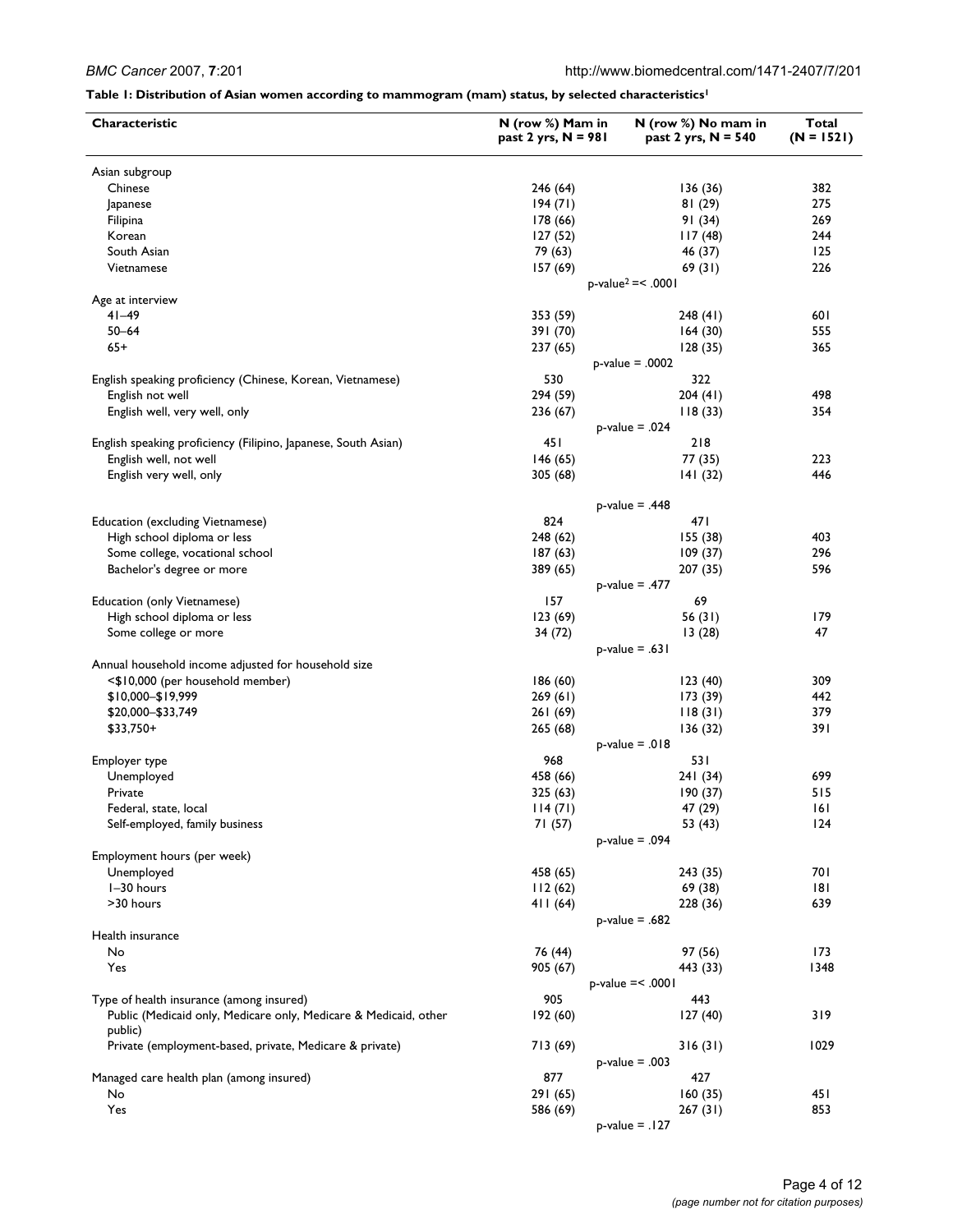**Table 1: Distribution of Asian women according to mammogram (mam) status, by selected characteristics1** *(Continued)*

| Public program eligibility (public housing subsidies, general assistance and |          |                      |          |           |
|------------------------------------------------------------------------------|----------|----------------------|----------|-----------|
| relief, food stamps, disability, WIC)                                        |          |                      |          |           |
| No                                                                           | 841 (65) |                      | 456 (35) | 1297      |
| Yes                                                                          | 140(63)  |                      | 84 (37)  | 224       |
|                                                                              |          | $p$ -value = .499    |          |           |
| Marital status                                                               | 979      |                      | 540      |           |
| Married                                                                      | 620 (65) |                      | 331(35)  | 95 I      |
| Widowed, divorced, separate, living with partner                             | 290 (64) |                      | 160(36)  | 450       |
| Never married                                                                | 69 (58)  |                      | 49 (42)  | $ $ $ $ 8 |
|                                                                              |          | $p$ -value = .355    |          |           |
| Percent of lifetime lived in U.S.                                            |          |                      |          |           |
| <10% of life in U.S.                                                         | 32(40)   |                      | 49 (60)  | 81        |
| 10-25% of life in U.S.                                                       | 138(61)  |                      | 89 (39)  | 227       |
| >25% of life in U.S.                                                         | 580 (65) |                      | 309 (35) | 889       |
| U.S. born                                                                    | 231(71)  |                      | 93 (29)  | 324       |
|                                                                              |          | $p-value < .0001$    |          |           |
| Citizenship status                                                           |          |                      |          |           |
| U.S. born                                                                    | 231 (71) |                      | 93 (29)  | 324       |
| Naturalized citizen                                                          | 600 (68) |                      | 283 (32) | 883       |
| Non-citizen                                                                  | 150(48)  |                      | 164(52)  | 314       |
|                                                                              |          | $p$ -value $< .0001$ |          |           |
| Usual source of care                                                         | 980      |                      | 539      |           |
| No                                                                           | 56 (38)  |                      | 90(62)   | 146       |
| Yes                                                                          | 924 (67) |                      | 449 (33) | 1373      |
|                                                                              |          | $p$ -value $< .0001$ |          |           |
| Went to another country for care                                             |          |                      |          |           |
| No                                                                           | 959 (65) |                      | 526 (35) | 1485      |
| Yes                                                                          | 22(61)   |                      | 14(39)   | 36        |
|                                                                              |          | $p$ -value = .667    |          |           |
|                                                                              | 979      |                      | 539      |           |
| Personal history of (non-breast) cancer                                      |          |                      |          |           |
| No                                                                           | 944 (64) |                      | 524 (36) | 1468      |
| Yes                                                                          | 35 (70)  |                      | 15(30)   | 50        |
|                                                                              |          | $p$ -value = .408    |          |           |
| Blood relative with cancer                                                   | 974      |                      | 535      |           |
| No                                                                           | 633 (62) |                      | 380 (38) | 1013      |
| Yes                                                                          | 341 (69) |                      | 155(31)  | 496       |
|                                                                              |          | $p-value = .017$     |          |           |
| Blood relative with breast cancer                                            |          |                      |          |           |
| No                                                                           | 943 (64) |                      | 526 (36) | 1469      |
| Yes                                                                          | 38 (73)  |                      | 14(27)   | 52        |
|                                                                              |          | $p-value = .188$     |          |           |
| Pre-existing health condition (arthritis, asthma, diabetes, high blood       |          |                      |          |           |
| pressure)                                                                    |          |                      |          |           |
| No                                                                           | 466 (62) |                      | 287 (38) | 753       |
| Yes                                                                          | 515(67)  |                      | 253(33)  | 768       |
|                                                                              |          | $p-value = .035$     |          |           |
| Use of other screenings (pap exam and/or colon-rectal exam)                  |          |                      |          |           |
| No                                                                           | 46 (29)  |                      | 113(71)  | 159       |
| Yes                                                                          | 935 (69) |                      | 427 (31) | 1362      |
|                                                                              |          | $p-value < .0001$    |          |           |
| Ever had pap smear to check for cervical cancer                              |          |                      |          |           |
| No                                                                           | 62(32)   |                      | 131(68)  | 193       |
| Yes                                                                          | 919 (69) |                      | 409(31)  | 1328      |
|                                                                              |          | $p-value < .0001$    |          |           |
| Ever had colon-rectal screening exam                                         |          |                      |          |           |
| No                                                                           | 589 (58) |                      | 432 (42) | 1021      |
| $\mathsf{Yes}$                                                               | 392 (78) |                      | 108(22)  | 500       |
|                                                                              |          | $p-value < .0001$    |          |           |
| Has women's health issues (has osteoporosis, takes hormone supplements       |          |                      |          |           |
| to control menopause, had hysterectomy)                                      |          |                      |          |           |
| No                                                                           | 568 (57) |                      | 426 (43) | 994       |
| Yes                                                                          | 413 (78) |                      | 114(22)  | 527       |
|                                                                              |          | $p-value < .0001$    |          |           |

1 Distribution\* of Asian women according to mammogram status (mammogram within the past two years), by selected characteristics, CHIS 2001 (N = 1521); relative distributions are not adjusted for CHIS sampling weights.

2 p-value for chi-square test comparing the distribution among non-users to users.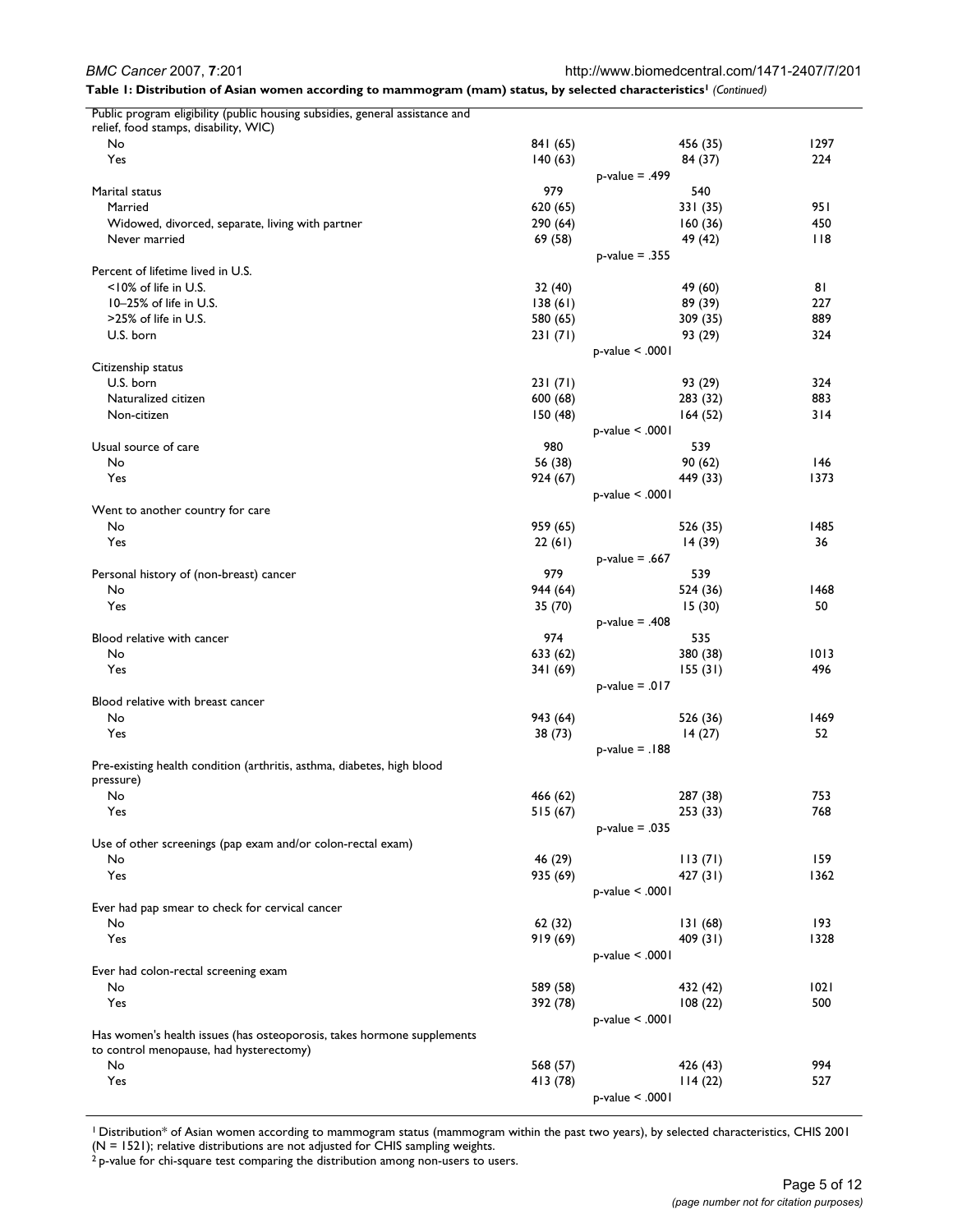ability to retain observations with partially missing data [45]. Probabilities (and corresponding 95% confidence intervals) of not having had a mammogram in the past two years are computed for each tree terminal node (represented by rectangles); testing for statistically significant differences in these probabilities among groups was not conducted. In the RP analysis, screening for other cancers were the major and sometimes only identified delineator for most groups. In the case where screening for other cancers was the only identified delineator, a separate RP analysis was conducted excluding this variable in order to identify other salient characteristics influencing mammography screening that might better inform interventions.

#### *Human subjects protection*

Institutional review board (ethical) approval was not sought for this research as it was based on a de-identified, public-use dataset.

# **Results**

Table 1 shows the numbers and relative distributions of the 1521 study subjects according to mammography use within the past two years, and sociodemographic factors. Overall, 540 (35.5%) of all Asian women aged 41 or older reported not having a mammogram in the past two years. This proportion ranged from 29% among Japanese to 48% among Koreans and differed most notably by age at interview, presence of health insurance, percent of lifetime lived in the U.S., citizenship status, having a usual source of care, use of other cancer screening tests, and having women's health issues. Smaller differences in the proportion of mammogram users were also seen by English language proficiency (among Chinese, Koreans, and Vietnamese), income, type of health insurance, family history of cancer, and pre-existing health conditions.

RP results are presented graphically (Figures 1, 2, 3, 4, 5, 6, 7) with probabilities of not having a mammogram for relevant subgroups detailed in Table 2. Among all Asian subgroups combined, the optimal RP tree was based on splits of three explanatory variables (Figure 1): 1) ever having a pap screening exam, 2) having other women's health issues, and 3) having a usual source of care. Having a pap exam was the strongest delineator. 68% of Asian women who had not received a pap exam also did not have a mammogram in the past two years (node 1). Another high-risk group (node 4) comprised 62% of women who did not have a mammogram; these were women who have had a pap exam, but have had no other women's health issues and no usual source of care.

In Chinese females (Figure 2), the strongest delineator of mammography screening was having ever had a colorectal screening exam. Among Chinese women who have had a







2  $\leftarrow$  Terminal node number

#### **Figure 1**

Recursive partitioning classification tree for Asian females 41 years and older, CHIS 2001.

colorectal screening exam, 17% did not have a mammogram within the past two years (node 1), compared to 63% among women who did not have a colorectal exam and were non-U.S. citizens (node 2). Another high-risk group was Chinese women who did not have a colorectal exam, were U.S. citizens, and had no usual source of care (node 4).

Colorectal and pap screening exams were the only two delineating variables in Japanese females (Figure 3). The



#### **Figure 2**

Recursive partitioning classification tree for Chinese females 41 years and older, CHIS 2001.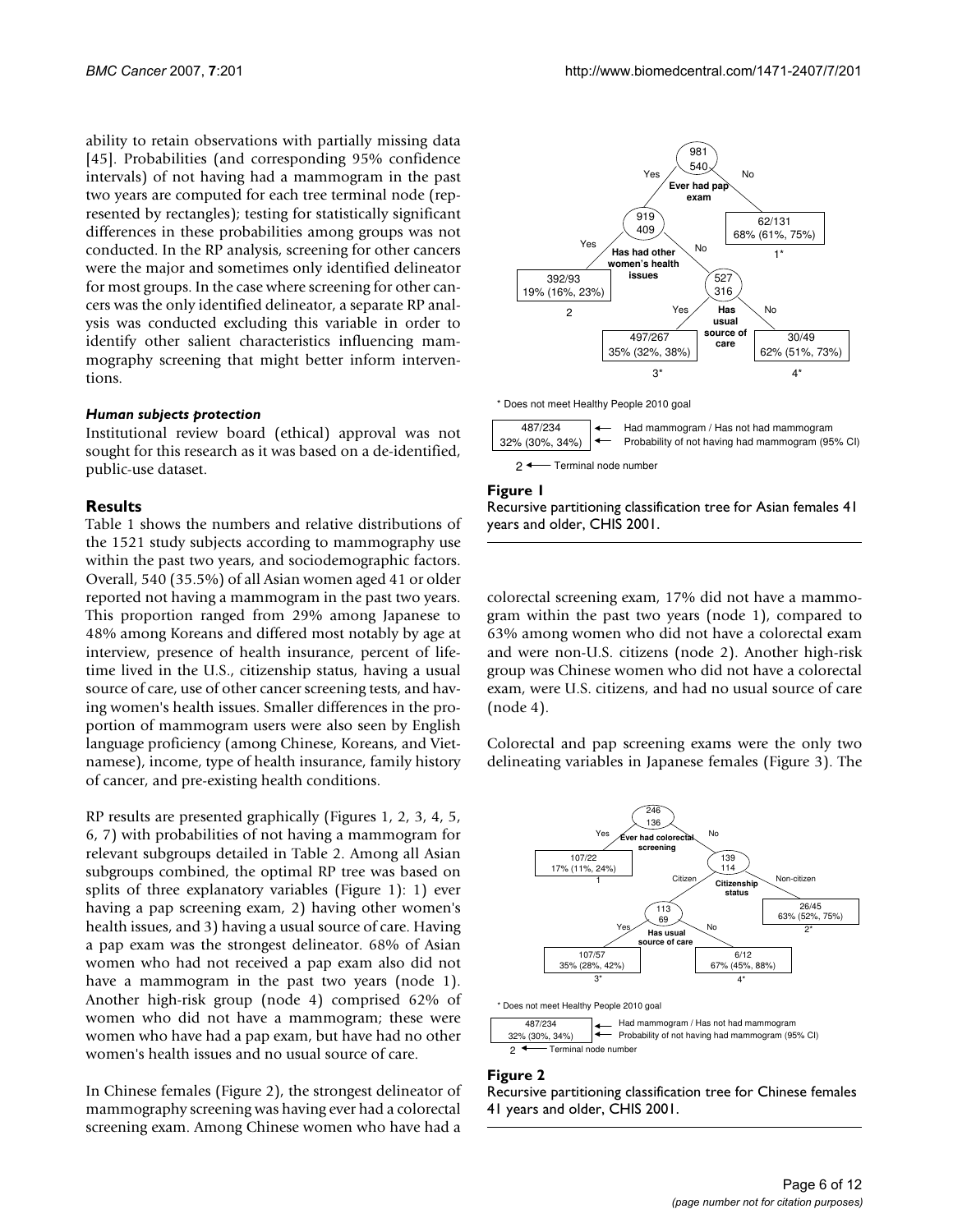

#### Figure 3

Recursive partitioning classification tree for Japanese females 41 years and older, including pap and colon screening variable, CHIS 2001.

lowest risk group was Japanese women who have ever been screened for colorectal cancer (node 1), and the highest risk group was Japanese women who have never been screened for colorectal or cervical cancer (node 3). Because screening for other cancers was selected as the only delineator of mammography screening, we conducted RP excluding the pap and colorectal cancer screening variables (data not shown). The lowest risk groups were Japanese women with women's health issues, and women with women's health issues, a usual source of care, and who were unemployed. The resultant high risk groups were based on small numbers of people.

The most discriminating explanatory variable for Filipinas (Figure 4) was ever having any pap or colorectal screening exam; 85% of women without either exam also did not have a mammogram within the past two years (node 1). Among women who have had at least one pap or colorectal exam, having health insurance was an important delin-



#### Figure 4

Recursive partitioning classification tree for Filipina females 41 years and older, CHIS 2001.



\* Does not meet Healthy People 2010 goal



#### Figure 5

Recursive partitioning classification tree for Korean females 41 years and older, including pap and colon screening variables, CHIS 2001.

eator, as 71% of those without health insurance did not have a mammogram (node 3).

Among Korean females (Figure 5), ever having a pap exam was the most important delineator of mammography use. Among Korean women who have never had a pap exam, 84% have not had a mammogram (node 2). When RP analysis excluded pap and colorectal cancer screening variables (data not shown), women's health issues and health insurance type were found to be additionally important delineators. The lowest risk group was Korean women who have other women's health issues, while the highest risk group was Korean women who did not have other women's health issues and had public or no health insurance.



Recursive partitioning classification tree for South Asian females 41 years and older, CHIS 2001.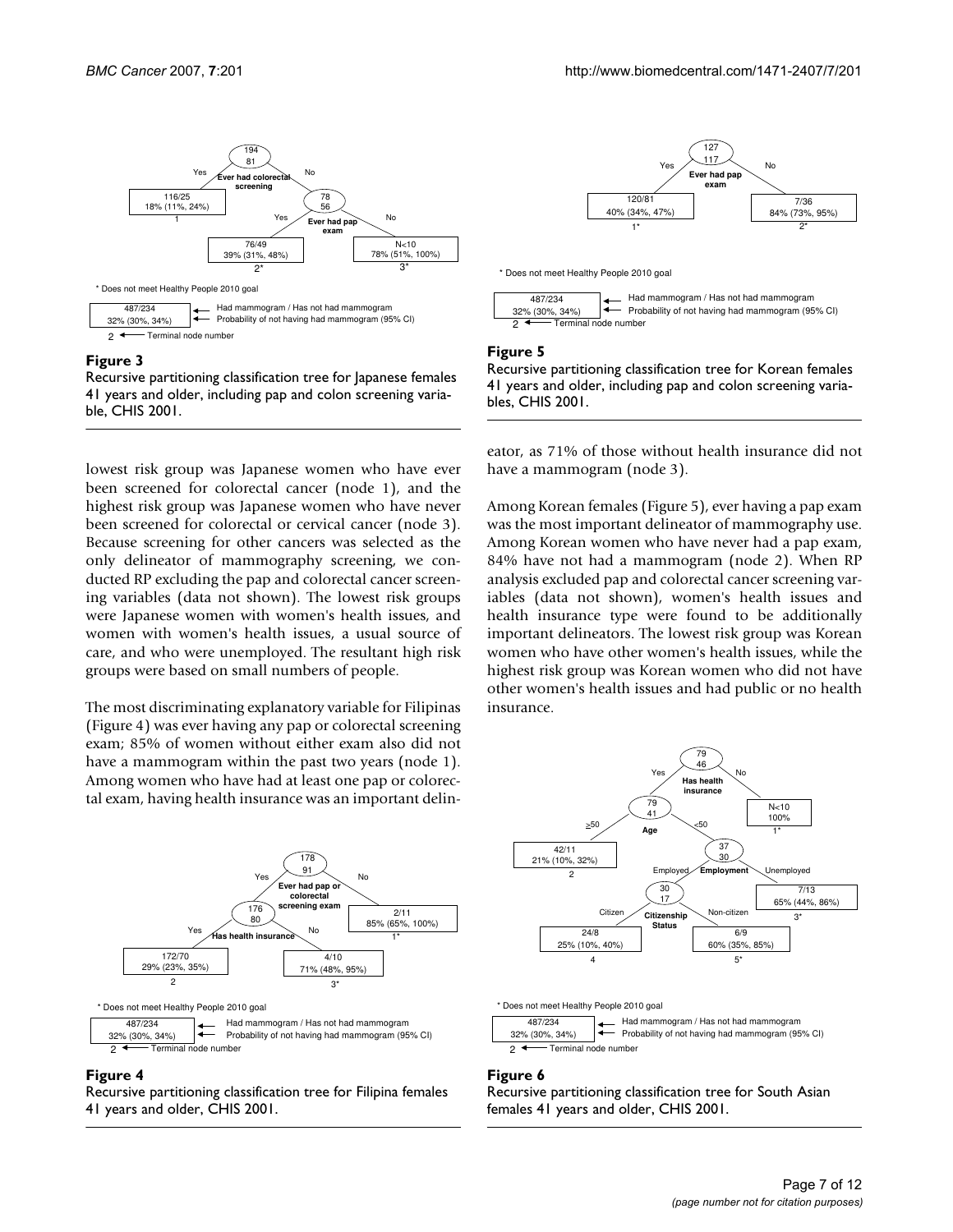

\* Does not meet Healthy People 2010 goal



#### Figure 7

Recursive partitioning classification tree for Vietnamese females 41 years and older, including pap and colon screening variables, CHIS 2001.

Among South Asians (Figure 6), health insurance, age, employment, and citizenship status were identified as important delineating variables. The highest risk groups were nodes 1 (women with no health insurance), 3 (women with health insurance, younger than age 50, and were unemployed), and 5 (women with health insurance, younger than age 50, were employed, and were non-citizens).

Among Vietnamese women (Figure 7), 72% of women without a pap exam did not had a mammogram in the previous two years (node 2); however, this was the only discriminating variable selected by RP. Excluding the pap and colorectal cancer screening variables (data not shown), marital status emerged as an additionally important predictor; among Vietnamese women who have never been married, 67% did not have a mammogram in the previous two years. Additional analyses showed that Vietnamese women who have never been married were significantly more likely than women who have been married to have had pap and/or colorectal screening, and were more likely (not significant) to be employed more than 30 hours per week and to receive public assistance.

**Table 2: Probability of not having mammogram among risk groups identified from recursive partitioning**

| <b>Node</b>            | <b>Risk group characteristics</b>                                        | N               | Probability of not having a mammogram<br>in the past two years (95% CI) |
|------------------------|--------------------------------------------------------------------------|-----------------|-------------------------------------------------------------------------|
|                        | All Asians combined $(N = 1521)$                                         |                 |                                                                         |
|                        | Never had pap exam                                                       | 193             | 68% (61%, 75%) *                                                        |
| 2                      | Ever had pap exam. Has women's health issue(s).                          | 485             | 19% (16%, 23%)                                                          |
| 3                      | Ever had pap exam. No women's health issues. Has usual source of care.   | 764             | 35% (32%, 38%)*                                                         |
| 4                      | Ever had pap exam. No women's health issues. No usual source of care.    | 79              | 62% (51%, 73%)*                                                         |
| Chinese $(N = 382)$    |                                                                          |                 |                                                                         |
|                        | Ever had colorectal cancer screening.                                    | 129             | 17% (11%, 24%)                                                          |
| 2                      | Never had colorectal cancer screening. Non U.S. citizen.                 | 71              | 63% (52%, 75%)*                                                         |
| 3                      | Never had colorectal cancer screening. U.S. citizen. Has usual source of | 164             | 35% (28%, 42%)*                                                         |
|                        | care.                                                                    |                 |                                                                         |
| 4                      | Never had colorectal cancer screening. U.S. citizen. No usual source of  | 18              | 67% (45%, 88%)*                                                         |
|                        | care.                                                                    |                 |                                                                         |
| Japanese ( $N = 275$ ) |                                                                          |                 |                                                                         |
| I.                     | Ever had colorectal cancer screening.                                    | 4               | 18% (11%, 24%)                                                          |
| 2                      | Never had colorectal cancer screening. Ever had pap exam.                | 138             | 39% (31%, 48%)*                                                         |
| 3                      | Never had colorectal cancer screening. Never had pap exam.               | < 10            | 78% (51%, 100%)*                                                        |
| Filipina $(N = 269)$   |                                                                          |                 |                                                                         |
|                        | Never had pap or colorectal cancer screening.                            | $\overline{13}$ | 75% (65%, 100%)*                                                        |
| $\overline{2}$         | Ever had pap or colorectal cancer screening. Has health insurance.       | 242             | 29% (23%, 35%)                                                          |
| 3                      | Ever had pap or colorectal cancer screening. Has no health insurance.    | 15              | 71% (48%, 95%)*                                                         |
| Korean $(N = 244)$     |                                                                          |                 |                                                                         |
|                        | Ever had pap exam.                                                       | <b>201</b>      | 40% (34%, 47%)*                                                         |
| 2                      | Never had pap exam.                                                      | 43              | 84% (73%, 95%)*                                                         |
|                        | South Asian ( $N = 125$ )                                                |                 |                                                                         |
|                        | Has no health insurance.                                                 | 10              | 100%                                                                    |
| 2                      | Has health insurance. Age $\geq$ 50.                                     | 53              | 21% (10%, 32%)                                                          |
| 3                      | Has health insurance. Age < 50. Unemployed.                              | 20              | 65% (44%, 86%)*                                                         |
| 4                      | Has health insurance. Age < 50. Employed. U.S. citizen.                  | 32              | 25% (10%, 40%)                                                          |
| 5                      | Has health insurance. Age < 50. Employed. Non U.S. citizen.              | 15              | 60% (35%, 85%)*                                                         |
|                        | Vietnamese ( $N = 226$ )                                                 |                 |                                                                         |
|                        | Ever had pap exam.                                                       | 180             | 20% (14%, 26%)                                                          |
| 2                      | Never had pap exam.                                                      | 46              | 72% (59%, 85%)*                                                         |
|                        |                                                                          |                 |                                                                         |

\*does not meet HP 2010 goal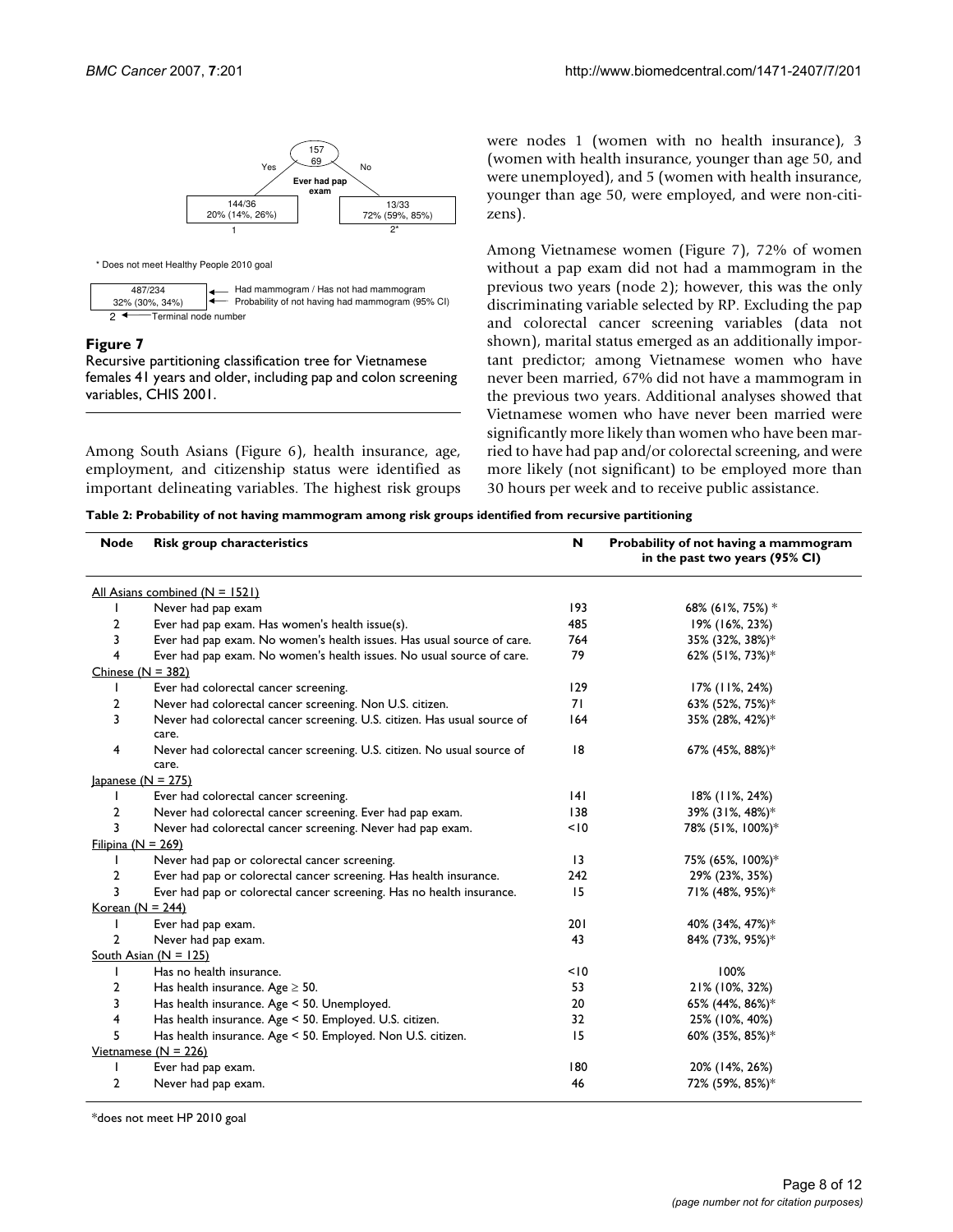# **Discussion**

Despite overall improvements in mammography screening nationwide, there remain disparities in screening among certain population subgroups, including Asians. This study, an analysis of data from a large, populationbased sample of Asian women in California, takes advantage of a novel statistical method with the ability to identify discrete subgroups of women who do not appear to be following screening guidelines. This method identified two important characteristics defining Asian women in this category: 1) those who have never had a pap exam to screen for cervical cancer, and 2) those who do not use hormone therapy, have osteoporosis, or have not had a hysterectomy. Previous studies have not reported any of these characteristics as predictors of mammography use. We also found that among women meeting either 1) or 2) above, those with no usual source of health care, were also likely to not follow mammography screening guidelines. Having no usual source of health care has been reported previously as a determinant of mammography use [12,14,24]. Our findings suggest that Asian women who do not follow mammography screening recommendations also do not follow guidelines for other cancer screening tests and may not have good access to health care, so effective programs to improve screening in these groups should focus not just on mammography but on all cancer screening tests. Women's health issues may be a key discriminator of regular recipients of mammograms, as this finding suggests that women may be referred or reminded more often by their physician to obtain mammograms and/or are more diligent about their health in general. In addition, providers treating these conditions may be more likely to be specialists in women's health, and thus more diligent in referring patients to mammography screening. Furthermore, the relationship between using hormone replacement therapy, and possibly treatment for osteoporosis, and breast cancer etiology may result in increased vigilance and surveillance for cancer [42,46-49] thereby prompting providers to recommend routine mammograms for these women. However, it does not appear that routine use of the health care system for other health issues is related to mammography use, as having arthritis, asthma, diabetes, or high blood pressure was not associated with having a mammogram in the past two years in our analysis. Additional focus should be placed on primary care physicians to promote age-appropriate cancer screening. Health plans should also have systems enabling health personnel to issue reminders or even schedule screening appointments for patients who are being seen for other health issues.

The heterogeneity of Asians as a single group [50] is supported by our subgroup-specific findings, and should be emphasized when developing programs targeting specific Asian ethnic communities. Specifically, Chinese non-citizens were at highest risk for not having a mammogram within the past two years. Citizenship status has not previously been shown to be a determinant of mammography use; it may be related to predictors of mammography use found in other studies such as poorer language proficiency, decreased acculturation, and foreign birth [17- 19,22,24-27,29-31], although language, education, and birthplace did not emerge as being particularly salient predictors in our study. Being a U.S. citizen may also be associated with having health insurance benefits, familiarity with and trust in Western biomedicine and facility in navigating the American health care system. Among Filipinas who have had pap or colorectal cancer screening, having health insurance was the next strongest delineator of adherence to screening guidelines among Filipinas; this characteristic has been noted elsewhere [27]. Other than pap screening, Korean women without women's health issues and either public or no health insurance had the lowest mammography use, and this finding is supported by previous studies showing lack of insurance as a barrier to mammography screening [51]. In South Asians, we found that despite having health insurance and being employed, non-citizens under age 50 were at high risk of not having a mammogram. Among Vietnamese women, pap screening was an important predictor, as was single marital status, a finding reported previously [17,18,24,26]. Future studies should focus on elucidating explanations of these predictors, and outreach efforts to target these subgroups, particularly among South Asian and Vietnamese women, for whom considerably less research has been conducted.

This study has a number of strengths. We used RP, an emerging but currently under-used, powerful statistical technique to identify meaningful subgroups of Asian women at high-risk for not following mammogram screening recommendations. RP is suitable for identifying high-risk subgroups as it creates combinations of variables that best describe mammography use. Because of the exploratory nature of this technique, we found several factors associated with mammography use that have not previously been shown in the literature. However, RP also confirmed other factors, such as health insurance and marital status, which have previously been shown to be associated with mammography screening among Asians, suggesting that RP can be reliably applied to this research question. This technique was applied recently to a prospective study of 1229 African-American and White women in Connecticut to similarly identify subgroups of women who did not adhere to mammogram screening guidelines [33]. Our study, however, is the first, to our knowledge to apply RP to a large population-based behavioral risk factor survey to address this issue among Asian American women. The large sample size in this study allowed for analysis of most of the Asian ethnic subgroups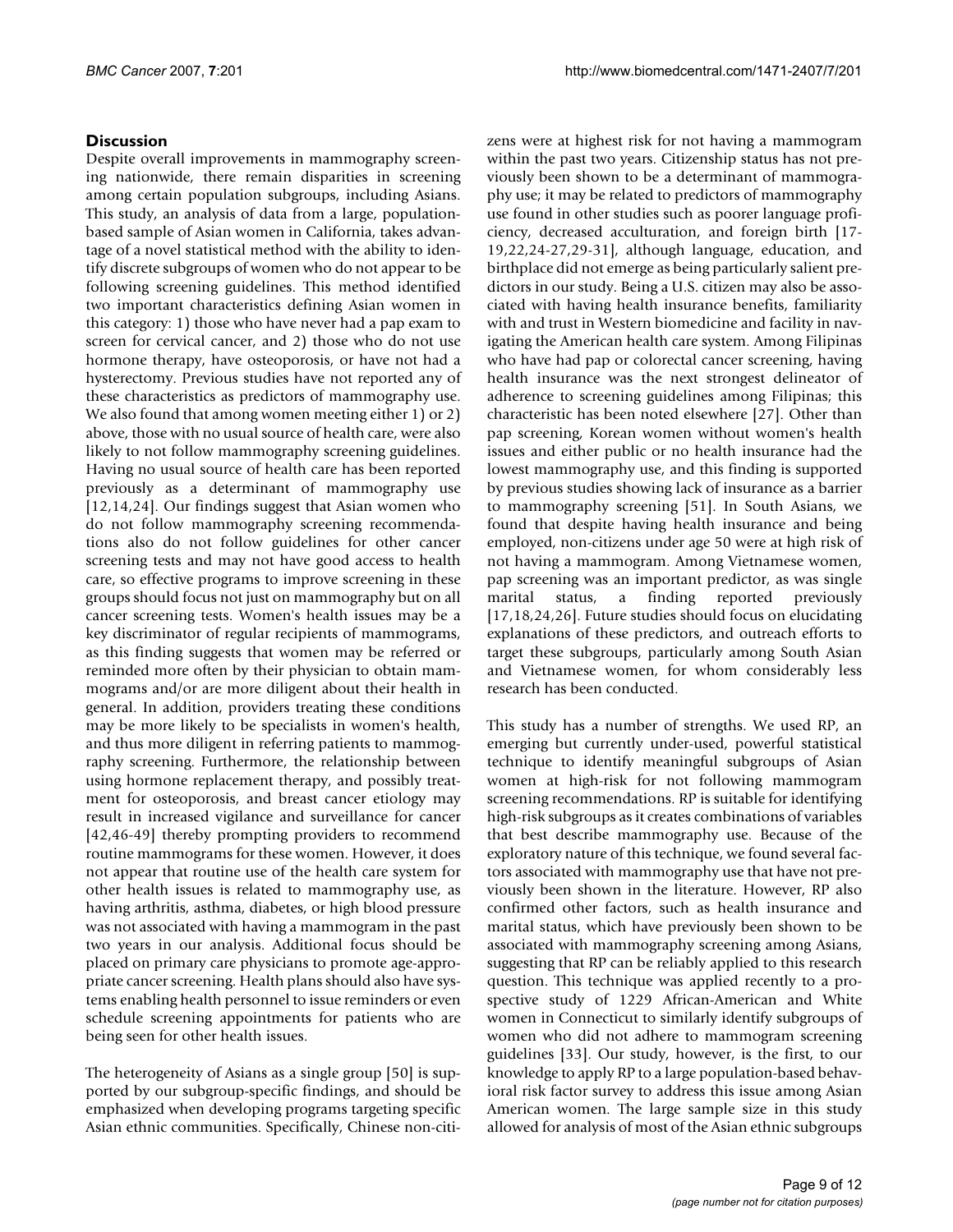surveyed in CHIS. CHIS 2001 was conducted in several languages allowing less acculturated and/or more recently immigrated Asians to be included in the analysis. The survey was also reviewed by experts to assure cultural compatibility and comprehensibility to target population groups. The demographic distributions of CHIS respondents were comparable to those from other surveys, suggesting that the survey was representative [38].

Our study also had several weaknesses. Because it was a secondary data analysis, we were limited in the variables we could examine. In particular, our dependent variable is a limited assessment of mammography use in the past two years. Because the information on screening and predictors were all based on self-report, differential misclassification may occur if misclassification in self-reporting of the predictor variables was associated with misclassification in reporting of mammography. Future studies designed specifically to address this question using RP might also incorporate cultural factors, such as knowledge and perceptions about preventive medical care, cancer screening, and breast cancer risk [26,51,52]; and modesty and embarrassment issues associated with mammography [27,52,53]. The response rates for CHIS 2001 were relatively low, yet these response rates are similar to the rates found in other population health surveys, such as the 2002 BRFSS [38]. Since CHIS is a telephone-based survey, selection biases such as non-coverage of households without telephones and households who "screen" telephone calls, as well as higher response rates among individuals of higher socioeconomic status, inherent to telephone surveys may exist.

# **Conclusion**

In addition to documented socioeconomic and financial barriers, our findings suggest institutional, cultural, and linguistic barriers for Asian-American women meeting mammography screening recommendations. Specifically, our results suggest that there are three major categories of Asian American women who require additional targeted efforts to improve their screening behaviors, and that different approaches are required for each group. The first group of women includes those who have health insurance and access their health care but do not see providers who specialize in women's health issues. This group may benefit from receiving reminders through their primary care providers or health care plan. The second group includes those who have health insurance and a usual source of care but who do not routinely access health care. These women tend to be more likely to be recent immigrants or non-citizens and have limited English facility. Public health and health-care based interventions should continue to focus on culturally- and linguistically-appropriate strategies for targeting these women. The third group includes those who do not have health insurance and/or a usual source of care. Outreach for this group could be effectively achieved through promoting screening through public insurance carriers, state-funded screening programs, and community-based interventions. Together with these methods, our data should be helpful in providing direction to those designing and implementing future interventions of benefit to the community of Asian women and in increasing rates of cancer screening in this group.

# **Competing interests**

The author(s) declare that they have no competing interests.

# **Authors' contributions**

SLG conceived of the study, conducted aspects of the data analysis, and drafted the manuscript. ST participated in the design of the study, conducted the data analysis, and drafted the manuscript. THMK and CAC participated in the interpretation of data and drafted the manuscript.

# **Acknowledgements**

The authors thank Laura McClure, Sarah Aroner, and the CHIS staff, particularly Lee Habte and Wei Yen, for their assistance with this manuscript. The funding for this analysis was supported under contracts N01-CN-65107 and N01-PC-35136 with the National Cancer Institute, National Institutes of Health, and with support of the California Cancer Registry, a project of the Cancer Surveillance Section, California Department of Health Services, under subcontracts 1000891 and N02-PC-15105 with the Public Health Institute, and by the Centers for Disease Control and Prevention's National Program of Cancer Registries under agreement U55/ CCR921930-02 awarded to the Public Health Institute. The content of this publication does not necessarily reflect the views or policies of the US Department of Health and Human Services or the California Department of Health Services, nor does mention of trade names, commercial products, or organizations imply endorsement by the US Government or state of California.

#### **References**

- 1. U.S. Census Bureau, Current Population Reports: **Profile of the Foreign-Born Population in the United States, 2000.** 2001.
- 2. U.S. Census Bureau, Current Population Reports: **The Foreign-Born Population in the United States.** 2000.
- 3. **The Asian Population: 2000.** In *Census 2000 Brief* US Census Bureau; 2002:7.
- 4. **Census Bureau Projects Tripling of Hispanic and Asian Populations in 50 Years; Non-Hispanic Whites May Drop To Half of Total Population.** In *US Census Bureau News* Washington D.C. , US Department of Commerce; 2004.
- Asian & Pacific Islander Center for Census Information and Services: **Our Ten Years of Growth: a Demographic Analysis on Asian and Pacific Islander Americans.** Edited by: Consortium APID. San Francisco, CA ; 1992.
- 6. Asian American Federation Census Information Center: **New National Demographic Profile Shows Increasing Diversity of Asian Americans.** New York ; 2001.
- 7. Asian Pacific American Legal Center of Southern California, Asian Law Caucus, National Asian Pacific American Legal Consortium: **The Diverse Face of Asians and Pacific Islanders in California. Asian & Pacific Islander Demographic Profile.** Los Angeles, CA ; 2005.
- 8. Cockburn M, Deapen D: **Cancer Incidence and Mortality in California: Trends by Race/Ethnicity, 1988-2001.** Los Angeles,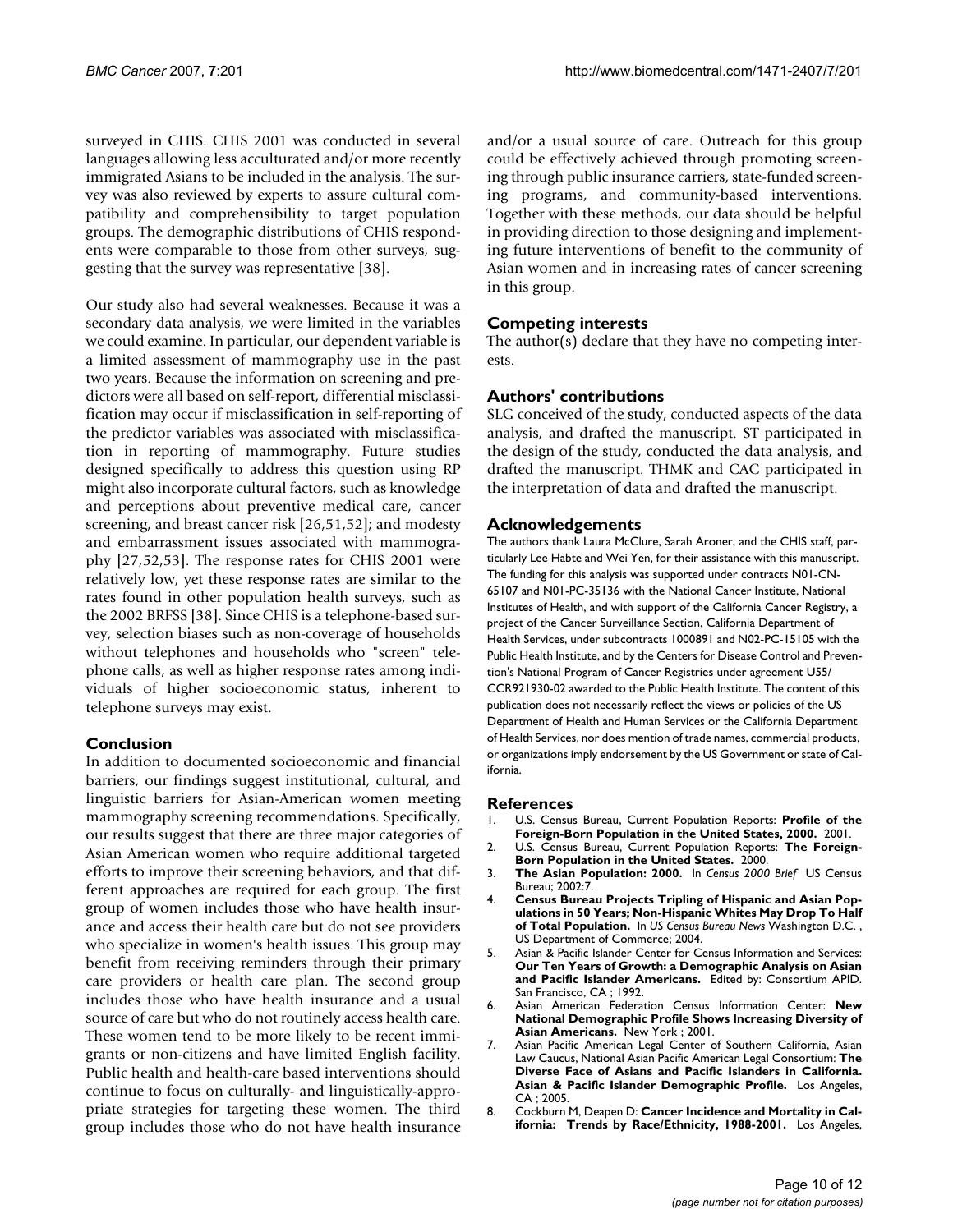California , Los Angeles Cancer Surveillance Program, University of Southern California; 2004.

- 9. Cresswell S, Gomez SL, Clarke CA, Chang ET, Keegan THM, McClure L, Glaser SL, West DW: **Cancer Incidence and Mortality in the Greater Bay Area, 1988-2004.** Edited by: Center NCC. Fremont, CA ; 2007.
- 10. Humphrey LL, Helfand M, Chan BK, Woolf SH: **[Breast cancer](http://www.ncbi.nlm.nih.gov/entrez/query.fcgi?cmd=Retrieve&db=PubMed&dopt=Abstract&list_uids=12204020) [screening: a summary of the evidence for the U.S. Preven](http://www.ncbi.nlm.nih.gov/entrez/query.fcgi?cmd=Retrieve&db=PubMed&dopt=Abstract&list_uids=12204020)[tive Services Task Force.](http://www.ncbi.nlm.nih.gov/entrez/query.fcgi?cmd=Retrieve&db=PubMed&dopt=Abstract&list_uids=12204020)** *Ann Intern Med* 2002, **137(5 Part 1):**347-360.
- 11. **National Health Interview Survey Public Use Data File 2000.** In *National Center for Health Statistics* Centers for Disease Control and Prevention; 2002.
- 12. Kagawa-Singer M Pourat, N.: **[Asian American and Pacific](http://www.ncbi.nlm.nih.gov/entrez/query.fcgi?cmd=Retrieve&db=PubMed&dopt=Abstract&list_uids=10931471) [Islander Breast and Cervical Carcinoma Screening Rates](http://www.ncbi.nlm.nih.gov/entrez/query.fcgi?cmd=Retrieve&db=PubMed&dopt=Abstract&list_uids=10931471)** [and Healthy People 2000 Objectives.](http://www.ncbi.nlm.nih.gov/entrez/query.fcgi?cmd=Retrieve&db=PubMed&dopt=Abstract&list_uids=10931471) **89(3):**696-705.
- 13. Ponce NA, Babey SH, Etzioni DA, Spencer BA, Chawla N: **Cancer Screening in California: Findings from the 2001 California Health Interview Survey.** Los Angeles , UCLA Center for Health Policy Research; 2003.
- 14. Kim K, Yu E, Chen E, Kim JK, Brintnall R: **[Breast Cancer Screening](http://www.ncbi.nlm.nih.gov/entrez/query.fcgi?cmd=Retrieve&db=PubMed&dopt=Abstract&list_uids=11567448) [Knowledge and Practices Among Korean American](http://www.ncbi.nlm.nih.gov/entrez/query.fcgi?cmd=Retrieve&db=PubMed&dopt=Abstract&list_uids=11567448) [Women.](http://www.ncbi.nlm.nih.gov/entrez/query.fcgi?cmd=Retrieve&db=PubMed&dopt=Abstract&list_uids=11567448)** *Asian Am Pac Isl J Health* 1998, **6(2):**263-275.
- 15. Ko CM, Sadler GR, Ryujin L, Dong A: **[Filipina American women's](http://www.ncbi.nlm.nih.gov/entrez/query.fcgi?cmd=Retrieve&db=PubMed&dopt=Abstract&list_uids=12921541) [breast cancer knowledge, attitudes, and screening behav](http://www.ncbi.nlm.nih.gov/entrez/query.fcgi?cmd=Retrieve&db=PubMed&dopt=Abstract&list_uids=12921541)[iors.](http://www.ncbi.nlm.nih.gov/entrez/query.fcgi?cmd=Retrieve&db=PubMed&dopt=Abstract&list_uids=12921541)** *Biomed Central Public Health* 2003, **3(1):**27.
- 16. Maxwell AE, Bastani R, Warda U: **[Mammography Utilization and](http://www.ncbi.nlm.nih.gov/entrez/query.fcgi?cmd=Retrieve&db=PubMed&dopt=Abstract&list_uids=9698640) [Related Attitudes Among Korean-American Women.](http://www.ncbi.nlm.nih.gov/entrez/query.fcgi?cmd=Retrieve&db=PubMed&dopt=Abstract&list_uids=9698640)** *Women & Health* 1998, **27(3):**89-107.
- 17. McPhee SJ, Stewart S, Brock KC, Bird JA, Jenkins CN, Pham GQ: **[Fac](http://www.ncbi.nlm.nih.gov/entrez/query.fcgi?cmd=Retrieve&db=PubMed&dopt=Abstract&list_uids=9398991)[tors associated with breast and cervical cancer screening](http://www.ncbi.nlm.nih.gov/entrez/query.fcgi?cmd=Retrieve&db=PubMed&dopt=Abstract&list_uids=9398991) [practices among Vietnamese American women.](http://www.ncbi.nlm.nih.gov/entrez/query.fcgi?cmd=Retrieve&db=PubMed&dopt=Abstract&list_uids=9398991)** *Cancer Detect Prev* 1997, **21(6):**510-521.
- 18. McPhee SJ, Bird JA, Davis T, Ha NT, Jenkins CN, Le B: **[Barriers to](http://www.ncbi.nlm.nih.gov/entrez/query.fcgi?cmd=Retrieve&db=PubMed&dopt=Abstract&list_uids=9181209) [breast and cervical cancer screening among Vietnamese-](http://www.ncbi.nlm.nih.gov/entrez/query.fcgi?cmd=Retrieve&db=PubMed&dopt=Abstract&list_uids=9181209)[American women.](http://www.ncbi.nlm.nih.gov/entrez/query.fcgi?cmd=Retrieve&db=PubMed&dopt=Abstract&list_uids=9181209)** *American Journal of Preventive Medicine* 1997, **13(3):**205-213.
- 19. Sadler GR, Wang K, Wang M, Ko CM: **[Chinese women: behaviors](http://www.ncbi.nlm.nih.gov/entrez/query.fcgi?cmd=Retrieve&db=PubMed&dopt=Abstract&list_uids=10697465) [and attitudes toward breast cancer education and screening.](http://www.ncbi.nlm.nih.gov/entrez/query.fcgi?cmd=Retrieve&db=PubMed&dopt=Abstract&list_uids=10697465)** *Women's health Issues* 2000, **10(1):**20-26.
- 20. Sadler GR, Dong HS, Ko CM, Luu TT, Nguyen HP: **[Vietnamese](http://www.ncbi.nlm.nih.gov/entrez/query.fcgi?cmd=Retrieve&db=PubMed&dopt=Abstract&list_uids=11349339) [American women: Breast cancer knowledge, attitudes, and](http://www.ncbi.nlm.nih.gov/entrez/query.fcgi?cmd=Retrieve&db=PubMed&dopt=Abstract&list_uids=11349339) [screening adherence.](http://www.ncbi.nlm.nih.gov/entrez/query.fcgi?cmd=Retrieve&db=PubMed&dopt=Abstract&list_uids=11349339)** *American Journal of Health Promotion* 2001, **15(4):**211-214.
- Sadler GR, Takahashi M, Nguyen T: [Japanese American women:](http://www.ncbi.nlm.nih.gov/entrez/query.fcgi?cmd=Retrieve&db=PubMed&dopt=Abstract&list_uids=12746028) **[Behaviors and attitudes toward breast cancer education and](http://www.ncbi.nlm.nih.gov/entrez/query.fcgi?cmd=Retrieve&db=PubMed&dopt=Abstract&list_uids=12746028) [screening.](http://www.ncbi.nlm.nih.gov/entrez/query.fcgi?cmd=Retrieve&db=PubMed&dopt=Abstract&list_uids=12746028)** *Health Care for Women International* 2003, **24(1):**18-26.
- 22. Tang TS, Solomon LJ, McCracken LM: **Cultural barriers to mammography, clinical breast exam, and breast self-exam among Chinese-American women 60 and older.** *Preventive Medicine* 2000, **5:**575-583.
- 23. Wismer BA, Moskowitz JM, Chen AM, Kang SH, Novotny TE, Min K, Lew R, Tager IB: **[Mammography and clinical breast examina](http://www.ncbi.nlm.nih.gov/entrez/query.fcgi?cmd=Retrieve&db=PubMed&dopt=Abstract&list_uids=9465365)[tion among Korean American women in two California](http://www.ncbi.nlm.nih.gov/entrez/query.fcgi?cmd=Retrieve&db=PubMed&dopt=Abstract&list_uids=9465365) [counties.](http://www.ncbi.nlm.nih.gov/entrez/query.fcgi?cmd=Retrieve&db=PubMed&dopt=Abstract&list_uids=9465365)** *Preventive Medicine* 1998, **27(1):**144-151.
- 24. Yi JK, Reyes-Gibby CC: **Breast cancer screening practices among low-income Vietnamese women.** *International Quarterly of Community Health Education* 2002, **21(1):**41-49.
- 25. Yu MY, Hong OS, Seetoo AD: **[Uncovering factors contributing](http://www.ncbi.nlm.nih.gov/entrez/query.fcgi?cmd=Retrieve&db=PubMed&dopt=Abstract&list_uids=12785418) [to under-utilization of breast cancer screening by Chinese](http://www.ncbi.nlm.nih.gov/entrez/query.fcgi?cmd=Retrieve&db=PubMed&dopt=Abstract&list_uids=12785418) [and Korean women living in the United States.](http://www.ncbi.nlm.nih.gov/entrez/query.fcgi?cmd=Retrieve&db=PubMed&dopt=Abstract&list_uids=12785418)** *Ethn Dis* 2003, **13(2):**213-219.
- 26. Ho V, Yamal JM, Atkinson EN, Basen-Engquist K, Tortolero-Luna G, Follen M: **[Predictors of breast and cervical screening in Viet](http://www.ncbi.nlm.nih.gov/entrez/query.fcgi?cmd=Retrieve&db=PubMed&dopt=Abstract&list_uids=15815181)[namese women in Harris County, Houston, Texas.](http://www.ncbi.nlm.nih.gov/entrez/query.fcgi?cmd=Retrieve&db=PubMed&dopt=Abstract&list_uids=15815181)** *Cancer Nurs* 2005, **28(2):**119-29; quiz 130-1.
- 27. Maxwell AE, Bastani R, Warda U: **[Breast Cancer Screening and](http://www.ncbi.nlm.nih.gov/entrez/query.fcgi?cmd=Retrieve&db=PubMed&dopt=Abstract&list_uids=9298580) [Related Attitudes Among Filipino American Women.](http://www.ncbi.nlm.nih.gov/entrez/query.fcgi?cmd=Retrieve&db=PubMed&dopt=Abstract&list_uids=9298580)** *Cancer Epidemiol Biomarkers Prev* 1997, **6(9):**719-726.
- 28. Wu TY, Yu MY: **[Reliability and Validity of the Mammography](http://www.ncbi.nlm.nih.gov/entrez/query.fcgi?cmd=Retrieve&db=PubMed&dopt=Abstract&list_uids=12660562) [Screening Beliefs Questionnaire Among Chinese American](http://www.ncbi.nlm.nih.gov/entrez/query.fcgi?cmd=Retrieve&db=PubMed&dopt=Abstract&list_uids=12660562) [Women.](http://www.ncbi.nlm.nih.gov/entrez/query.fcgi?cmd=Retrieve&db=PubMed&dopt=Abstract&list_uids=12660562)** *Cancer Nursing* 2003, **26(2):**131-142.
- 29. Lee M, Lee F, Stewart S: **Pathways to early breast and cervical detection for Chinese American women.** *Health Education Quarterly* 1996, **23:**S76-S88.
- 30. Yu ES, Kim KK, Chen EH, Brintnall RA: **[Breast and cervical cancer](http://www.ncbi.nlm.nih.gov/entrez/query.fcgi?cmd=Retrieve&db=PubMed&dopt=Abstract&list_uids=11879283) [screening among Chinese American women.](http://www.ncbi.nlm.nih.gov/entrez/query.fcgi?cmd=Retrieve&db=PubMed&dopt=Abstract&list_uids=11879283)** *Cancer Practice* 2001, **9(2):**81-91.
- 31. Maxwell AE, Bastani R, Warda U: **[Demographic Predictors of](http://www.ncbi.nlm.nih.gov/entrez/query.fcgi?cmd=Retrieve&db=PubMed&dopt=Abstract&list_uids=10808984) [Cancer Screening Among Filipino and Korean Immigrants in](http://www.ncbi.nlm.nih.gov/entrez/query.fcgi?cmd=Retrieve&db=PubMed&dopt=Abstract&list_uids=10808984) [the United States.](http://www.ncbi.nlm.nih.gov/entrez/query.fcgi?cmd=Retrieve&db=PubMed&dopt=Abstract&list_uids=10808984)** *American Journal of Preventive Medicine* 2000, **18(1):**62-68.
- 32. Lee M, Lee F, Stewart S, Mcphee S: **[Cancer Screening Practices](http://www.ncbi.nlm.nih.gov/entrez/query.fcgi?cmd=Retrieve&db=PubMed&dopt=Abstract&list_uids=10214101) [Among Primary Care Physicians Serving Chinese Ameri](http://www.ncbi.nlm.nih.gov/entrez/query.fcgi?cmd=Retrieve&db=PubMed&dopt=Abstract&list_uids=10214101)[cans in San Francisco.](http://www.ncbi.nlm.nih.gov/entrez/query.fcgi?cmd=Retrieve&db=PubMed&dopt=Abstract&list_uids=10214101)** *The Western Journal of Medicine* 1999, **170(3):**148-155.
- 33. Calvocoressi L, Stolar M, Kasl SV, Claus EB, Jones BA: **[Applying](http://www.ncbi.nlm.nih.gov/entrez/query.fcgi?cmd=Retrieve&db=PubMed&dopt=Abstract&list_uids=16221800) recursive partitioning to a prospective study of factors asso[ciated with adherence to mammography screening guide](http://www.ncbi.nlm.nih.gov/entrez/query.fcgi?cmd=Retrieve&db=PubMed&dopt=Abstract&list_uids=16221800)[lines.](http://www.ncbi.nlm.nih.gov/entrez/query.fcgi?cmd=Retrieve&db=PubMed&dopt=Abstract&list_uids=16221800)** *Am J Epidemiol* 2005, **162(12):**1215-1224.
- 34. Babey SH, Ponce NA, Etzioni DA, Spencer BA, Brown ER, Chawla N: **Cancer screening in California: racial and ethnic disparities persist.** *UCLA Center for Health Policy Research Policy Brief* 2003.
- 35. Ponce NA, Gatchell M, Brown ER: **Cancer screening rates among Asian ethnic subgroups.** *UCLA Center for Health Policy Research Policy Brief* 2003.
- 36. Lin SS, Clarke CA, Prehn AW, Glaser SL, West DW, O'Malley CD: **Survival differences among Asian subpopulations in the [United States after prostate, colorectal, breast, and cervical](http://www.ncbi.nlm.nih.gov/entrez/query.fcgi?cmd=Retrieve&db=PubMed&dopt=Abstract&list_uids=11920489) [carcinomas.](http://www.ncbi.nlm.nih.gov/entrez/query.fcgi?cmd=Retrieve&db=PubMed&dopt=Abstract&list_uids=11920489)** *Cancer* 2002, **94(4):**1175-1182.
- 37. California Health Interview Survey: **About CHIS.** [\[http://](http://www.chis.ucla.edu/about.html) [www.chis.ucla.edu/about.html\]](http://www.chis.ucla.edu/about.html).
- 38. California Health Interview Survey: **The CHIS 2001 Sample: Response Rate and Representativeness.** In *California Health Interview Survey: Technical Paper #1* Los Angeles , UCLA Center for Health Policy Research; 2003:1-6.
- 39. California Health Interview Survey: **CHIS 2001 Methodology Series: Report 4 - Response Rates.** Los Angeles , UCLA Center for Health Policy Research; 2002.
- 40. American Cancer Society: **ACS Cancer Detection Guidelines.** [[http://www.cancer.org/docroot/PED/](http://www.cancer.org/docroot/PED/content/PED_2_3X_ACS_Cancer_Detection_Guidelines_36.asp?sitearea=PED) [contenPED\\_2\\_3X\\_ACS\\_Cancer\\_Detection\\_Guidelines\\_36.asp?sitea](http://www.cancer.org/docroot/PED/content/PED_2_3X_ACS_Cancer_Detection_Guidelines_36.asp?sitearea=PED)
- [rea=PED](http://www.cancer.org/docroot/PED/content/PED_2_3X_ACS_Cancer_Detection_Guidelines_36.asp?sitearea=PED)]. 41. Collins R, Winkleby MA: **[African American women and men at](http://www.ncbi.nlm.nih.gov/entrez/query.fcgi?cmd=Retrieve&db=PubMed&dopt=Abstract&list_uids=12453706) [high and low risk for hypertension: a signal detectiona anal](http://www.ncbi.nlm.nih.gov/entrez/query.fcgi?cmd=Retrieve&db=PubMed&dopt=Abstract&list_uids=12453706)[ysis of NHANES III, 1988-1994.](http://www.ncbi.nlm.nih.gov/entrez/query.fcgi?cmd=Retrieve&db=PubMed&dopt=Abstract&list_uids=12453706)** *Preventive Medicine* 2002, **35:**303-312.
- 42. Nelson L, Bloch D, Longstretch W, Shi H: **[Recursive Partitioning](http://www.ncbi.nlm.nih.gov/entrez/query.fcgi?cmd=Retrieve&db=PubMed&dopt=Abstract&list_uids=9495685) [for the Identification of Disease Risk Subgroups: A Case-](http://www.ncbi.nlm.nih.gov/entrez/query.fcgi?cmd=Retrieve&db=PubMed&dopt=Abstract&list_uids=9495685)[Control Study of Subarachnoid Hemorrhage.](http://www.ncbi.nlm.nih.gov/entrez/query.fcgi?cmd=Retrieve&db=PubMed&dopt=Abstract&list_uids=9495685)** *Journal of Clinical Epidemiology* 1998, **51(3):**199-209.
- 43. U.S. Department of Health and Human Services: **Healthy People 2010. 2nd ed. With Understanding and Improving Health and Objectives for Improving Health. 2 vols.** Edited by: Office USGP. Washington, DC ; 2000.
- Lewis R|: An Introduction to Classification and Regression **Tree (CART) Analysis: San Francisco, CA.** ; 2000.
- 45. Atkinson EJ, Therneau TM: **An introduction to recursive partitioning using the RPART routines: Mayo Foundation.** 2000.
- 46. Brieman L, Friedman JH, Olshen RA, Stone CJ: **Classification and Regression Trees.** Belmont, CA , Wadsworth; 1984.
- 47. Colditz GA, Hankinson SE, Hunter DJ, *et al.*: **[The use of estsrogens](http://www.ncbi.nlm.nih.gov/entrez/query.fcgi?cmd=Retrieve&db=PubMed&dopt=Abstract&list_uids=7753136) [and progestins and the risk of breast cancer in postmenopau](http://www.ncbi.nlm.nih.gov/entrez/query.fcgi?cmd=Retrieve&db=PubMed&dopt=Abstract&list_uids=7753136)[sal women.](http://www.ncbi.nlm.nih.gov/entrez/query.fcgi?cmd=Retrieve&db=PubMed&dopt=Abstract&list_uids=7753136)** *New England Journal of Medicine* 1995, **332:**1589-1593.
- 48. Joffe MM, Byrne C, Colditz GA: **[Postmenopausal hormone use,](http://www.ncbi.nlm.nih.gov/entrez/query.fcgi?cmd=Retrieve&db=PubMed&dopt=Abstract&list_uids=11416781) [screening, and breast cancer: characterization and control of](http://www.ncbi.nlm.nih.gov/entrez/query.fcgi?cmd=Retrieve&db=PubMed&dopt=Abstract&list_uids=11416781) [a bias.](http://www.ncbi.nlm.nih.gov/entrez/query.fcgi?cmd=Retrieve&db=PubMed&dopt=Abstract&list_uids=11416781)** *Epidemiology* 2001, **12:**429-438.
- 49. Schairer C, Byrne C, Heyl P, *et al.*: **[Menopausal estrogen and and](http://www.ncbi.nlm.nih.gov/entrez/query.fcgi?cmd=Retrieve&db=PubMed&dopt=Abstract&list_uids=7827235) [estrogen-progestin replacement therapy and risk of breast](http://www.ncbi.nlm.nih.gov/entrez/query.fcgi?cmd=Retrieve&db=PubMed&dopt=Abstract&list_uids=7827235) [cancer \(United States\).](http://www.ncbi.nlm.nih.gov/entrez/query.fcgi?cmd=Retrieve&db=PubMed&dopt=Abstract&list_uids=7827235)** *Cancer Causes Control* 1994, **5(491-500):**.
- 50. Chen JY, Diamant AL, Kagawa-Singer M, Pourat N, Wold C: **[Disag](http://www.ncbi.nlm.nih.gov/entrez/query.fcgi?cmd=Retrieve&db=PubMed&dopt=Abstract&list_uids=15261901)[gregating data on Asian and Pacific Islander women to assess](http://www.ncbi.nlm.nih.gov/entrez/query.fcgi?cmd=Retrieve&db=PubMed&dopt=Abstract&list_uids=15261901) [cancer screening.](http://www.ncbi.nlm.nih.gov/entrez/query.fcgi?cmd=Retrieve&db=PubMed&dopt=Abstract&list_uids=15261901)** *American Journal of Preventive Medicine* 2004, **27(2):**139-145.
- 51. Juon HS, Kim M, Shankar S, Han W: **[Predictors of adherence to](http://www.ncbi.nlm.nih.gov/entrez/query.fcgi?cmd=Retrieve&db=PubMed&dopt=Abstract&list_uids=15313086) [screening mammography among Korean American women.](http://www.ncbi.nlm.nih.gov/entrez/query.fcgi?cmd=Retrieve&db=PubMed&dopt=Abstract&list_uids=15313086)** *Prev Med* 2004, **39(3):**474-481.
- 52. Moy B, Park ER, Feibelmann S, Chiang S, Weissman JS: **[Barriers to](http://www.ncbi.nlm.nih.gov/entrez/query.fcgi?cmd=Retrieve&db=PubMed&dopt=Abstract&list_uids=16304623) [repeat mammography: cultural perspectives of African-](http://www.ncbi.nlm.nih.gov/entrez/query.fcgi?cmd=Retrieve&db=PubMed&dopt=Abstract&list_uids=16304623)[American, Asian, and Hispanic women.](http://www.ncbi.nlm.nih.gov/entrez/query.fcgi?cmd=Retrieve&db=PubMed&dopt=Abstract&list_uids=16304623)** *Psychooncology* 2006:623-634.